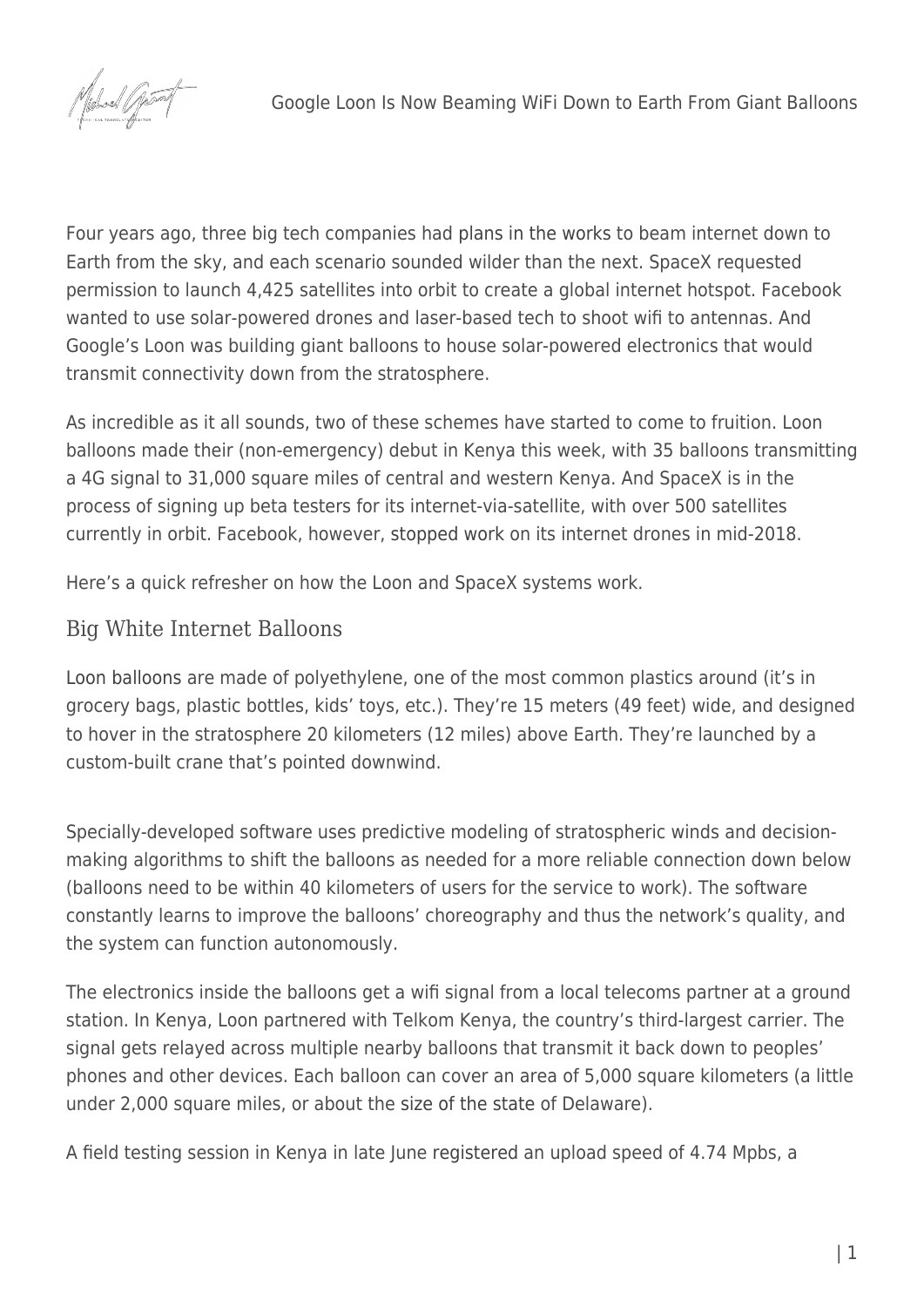

download speed of 18.9Mbps, and latency of 19 milliseconds. For comparison's sake, the [average speed in the US](https://www.allconnect.com/blog/us-internet-speeds-globally) is 52 Mpbs upload and 135 Mbps download; so service will be a bit slower in Kenya. One other small problem: since the electronics in the balloons are solarpowered, they only send down a signal during daylight hours; service is currently available from 6am to 9pm.

## Signals from Starlink

Just this past week, SpaceX [launched 57](https://www.space.com/spacex-starlink-internet-satellites-july-2020-launch-webcast.html) more of its [Starlink satellites,](https://www.starlink.com/) bringing the total in orbit to over 500. It's a fraction of the planned total of 4,425, but a pretty solid start. The satellites are orbiting 715 to 790 miles above Earth's surface. Each one weighs 260 kilograms, about as much as a small car, and can reach an area 1,300 miles in diameter on the ground at a speed of one gigabit per second.

SpaceX plans for the first 1,600 satellites to be at one orbital altitude, followed by 2,825 more to be placed at four different altitudes. Each satellite is estimated to last five to seven years.

In late June SpaceX announced it was looking for beta testers for its internet service. You can sign up on Starlink's website, and you'll be notified if testing is going to take place in the area where you live. The company plans to start at higher latitudes (like Seattle, according to a May 7 [tweet](https://twitter.com/elonmusk/status/1258513259168010240) from Elon Musk), then move progressively southward.

## Internet for All

According to the [Alliance for Affordable Internet,](https://a4ai.org/) over half of the world's population now has internet access—but a large percentage of that is low-quality, meaning they can't use features like online learning, video streaming, and telehealth. A [2019 report](https://1e8q3q16vyc81g8l3h3md6q5f5e-wpengine.netdna-ssl.com/wp-content/uploads/2019/12/AR2019_Africa-Regional_Screen_AW.pdf) by the organization found that only 28 percent of the African population has internet access through a computer, while 34 percent have access through a mobile phone.

Though expanding internet to the whole of the world's population will come with some drawbacks (such as more channels for misinformation or hate speech, and not being able to go anywhere to truly "unplug"), the broader consensus is that the internet will serve as a greatly [empowering and liberating force,](https://singularityhub.com/2018/07/27/4-billion-new-minds-online-the-coming-era-of-connectivity/) giving people instant access to information and enabling countless business and learning opportunities that otherwise wouldn't exist.